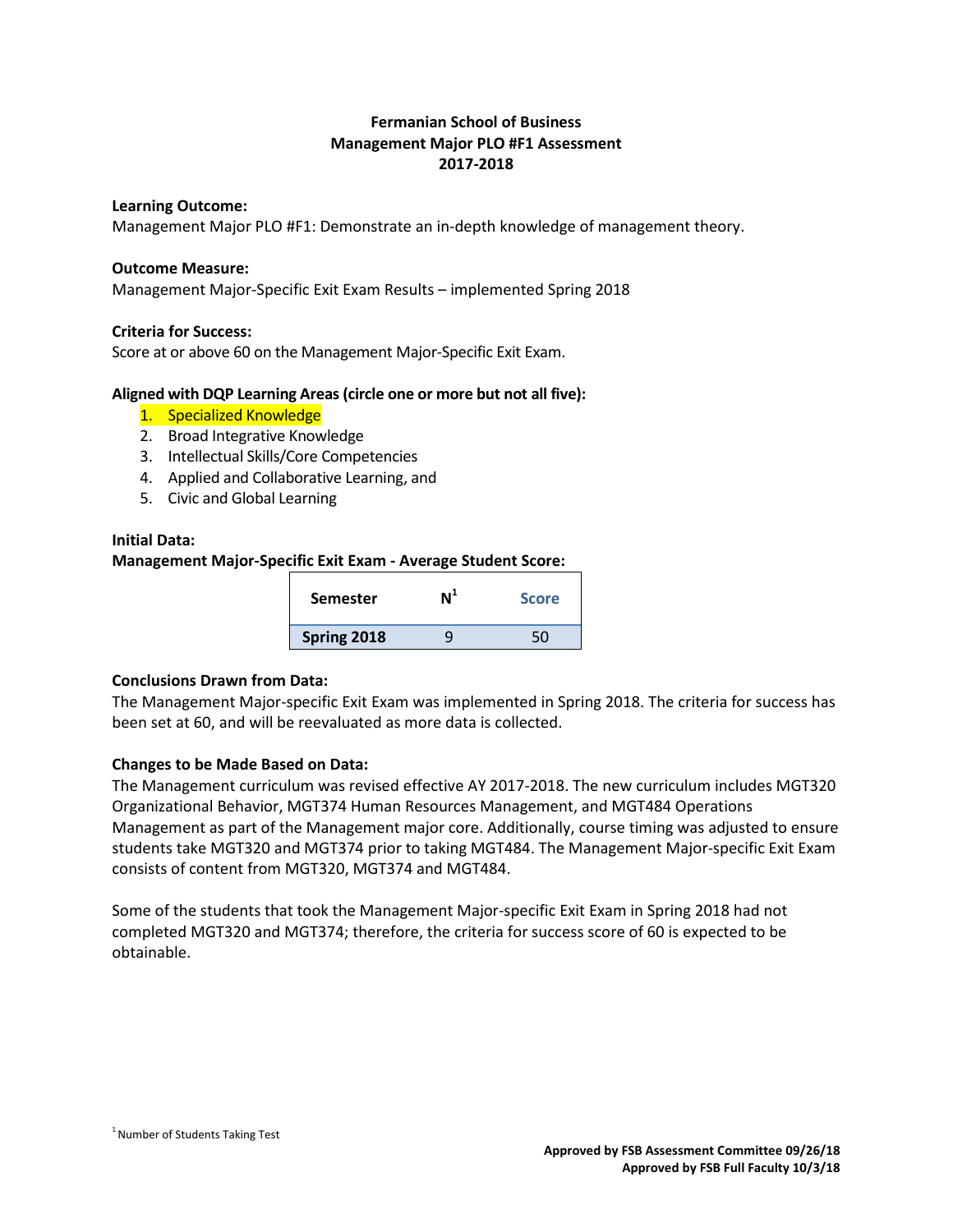# **Fermanian School of Business Management Major PLO #F2 Assessment 2017-2018**

#### **Learning Outcome:**

Management Major PLO #F2: Apply management concepts to assess the competitive advantage for a business.

# **Outcome Measure:**

MGT484 – Comparative Operational Analysis (implemented Spring 2018)

# **Criteria for Success:**

The average score for each criteria of the Management Major PLO #F2 Rubric will be a 3.0 or higher out of 4.0.

# **Aligned with DQP Learning Areas (circle one or more but not all five):**

- 1. Specialized Knowledge
- 2. Broad Integrative Knowledge
- 3. Intellectual Skills/Core Competencies
- 4. Applied and Collaborative Learning, and
- 5. Civic and Global Learning

# **Initial Data:**

# **Management Major PLO #F2 Rubric – Average Student Score:**

| Semester              | # of<br><b>Assessments</b> | Development Application Evaluation |      |      | Recommendation | <b>Total</b> |
|-----------------------|----------------------------|------------------------------------|------|------|----------------|--------------|
| <b>Spring</b><br>2018 | 14                         | 3.31                               | 3.38 | 3.44 | 3.19           | 3.33         |

# **Conclusions Drawn from Data:**

The criteria for success (average of 3.0 or higher out of 4.0) was met in all four rubric criteria areas in Spring 2018.

#### **Changes to be Made Based on Data:**

Based on the initial data, no changes are recommended at this time. Data will continue to be collected in future semesters.